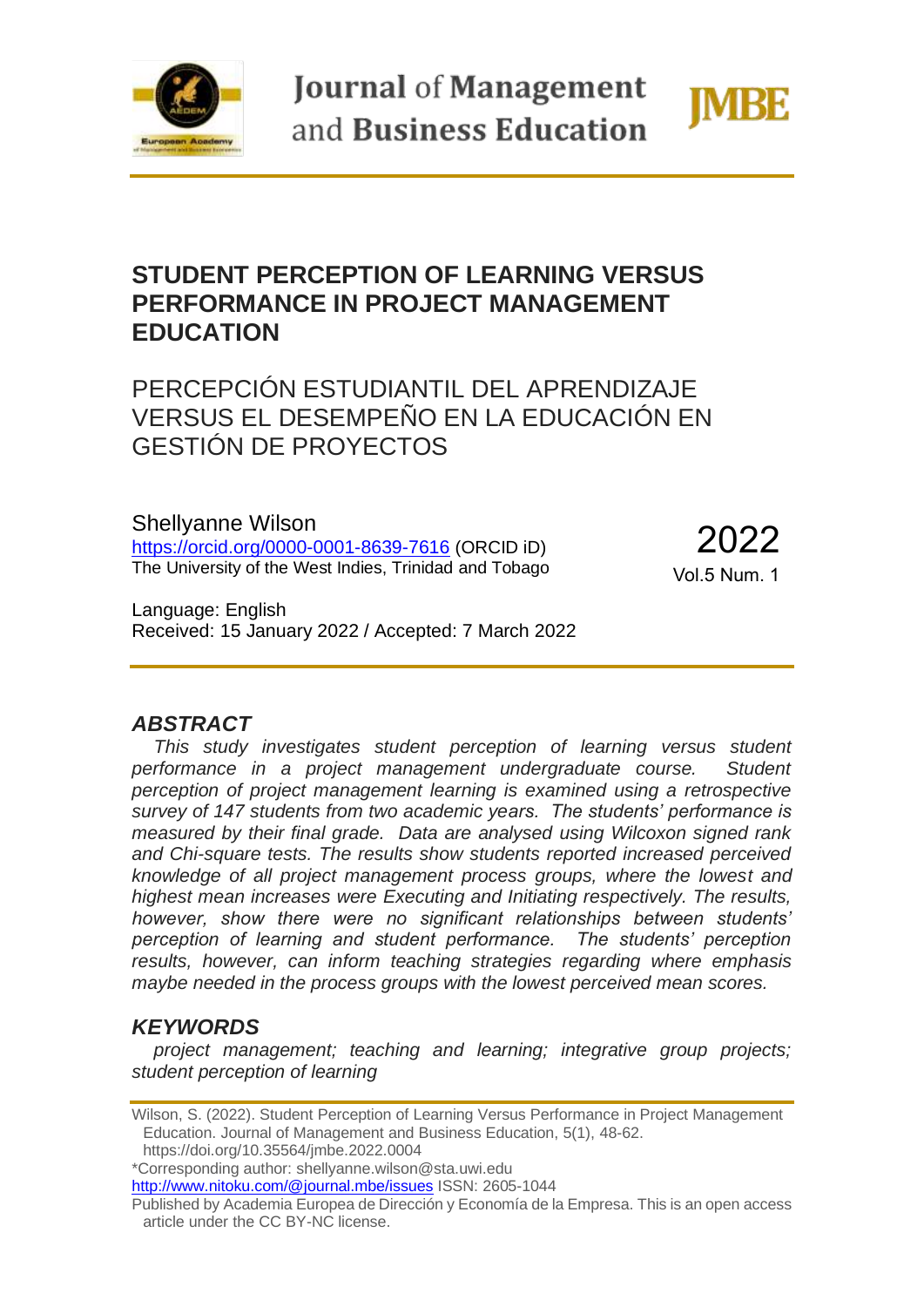#### **RESUMEN**

Este estudio investiga la percepción de los estudiantes sobre el aprendizaje versus el desempeño, en un curso de pregrado en gestión de proyectos. La percepción de los estudiantes sobre el aprendizaje de la gestión de proyectos se examina mediante una encuesta retrospectiva de 147 estudiantes de dos años académicos. El rendimiento de los alumnos se mide por su nota final. Los datos se analizan utilizando el rango Wilcoxon y las prueba Chi-cuadrado. Los resultados muestran que los estudiantes informaron un mayor conocimiento percibido de todos los grupos de procesos de gestión de proyectos, donde los aumentos medios más bajos y más altos fueron Ejecución e Iniciación, respectivamente. Los resultados, sin embargo, muestran que no hubo relaciones significativas entre la percepción de los estudiantes sobre el aprendizaje y el desempeño. Los resultados de la percepción de los estudiantes pueden indicar estrategias de enseñanza con respecto dónde puede ser necesario enfatizar en los grupos de procesos con las puntuaciones medias percibidas más bajas.

### **PALABRAS CLAVE**

gestión de proyectos; enseñando y aprendiendo; proyectos grupales integradores; percepción del estudiante sobre el aprendizaje

## **INTRODUCTION**

What really works in terms of teaching project management? Oijako, et al. (2011) and Wearne (2008) are but a few researchers who have sought to contribute to answering this question, which, no doubt, arises due to the complexity of project management itself. The uniqueness of each project requires elements from project management knowledge bodies, competencies, and methodologies (Hemming, 2012), which are expected to be developed via formal education that may lead to the award of degree or certification, or via onthe-job formalised training or informal training (Ashleigh, et al., 2012). The formal teaching of project management, however, has unfortunately been found lacking, where it has been criticised as not meeting the needs of industry (Khodeir, 2018). This gap between academia and practice highlights concerns surrounding both the content and delivery in teaching project management, where research has shown that there are multiple teaching approaches used in universities and colleges (Nijhuis, 2017).

The objective of this paper is to investigate student perception of learning of project management, where the teaching strategy involves taught sessions and group projects to supplement direct teaching of project management concepts. Group projects feature heavily in the teaching of project management, as group work on actual projects has been said to lead to effective learning from engaging in project activities (Divjak & Kukec, 2008). The paper presents empirical findings from an undergraduate project management course taught in a Department of Management Studies at a Caribbean university. The paper firstly examines student self-reporting of the perception of their learning with respect to the five project management process groups, and secondly, the paper examines the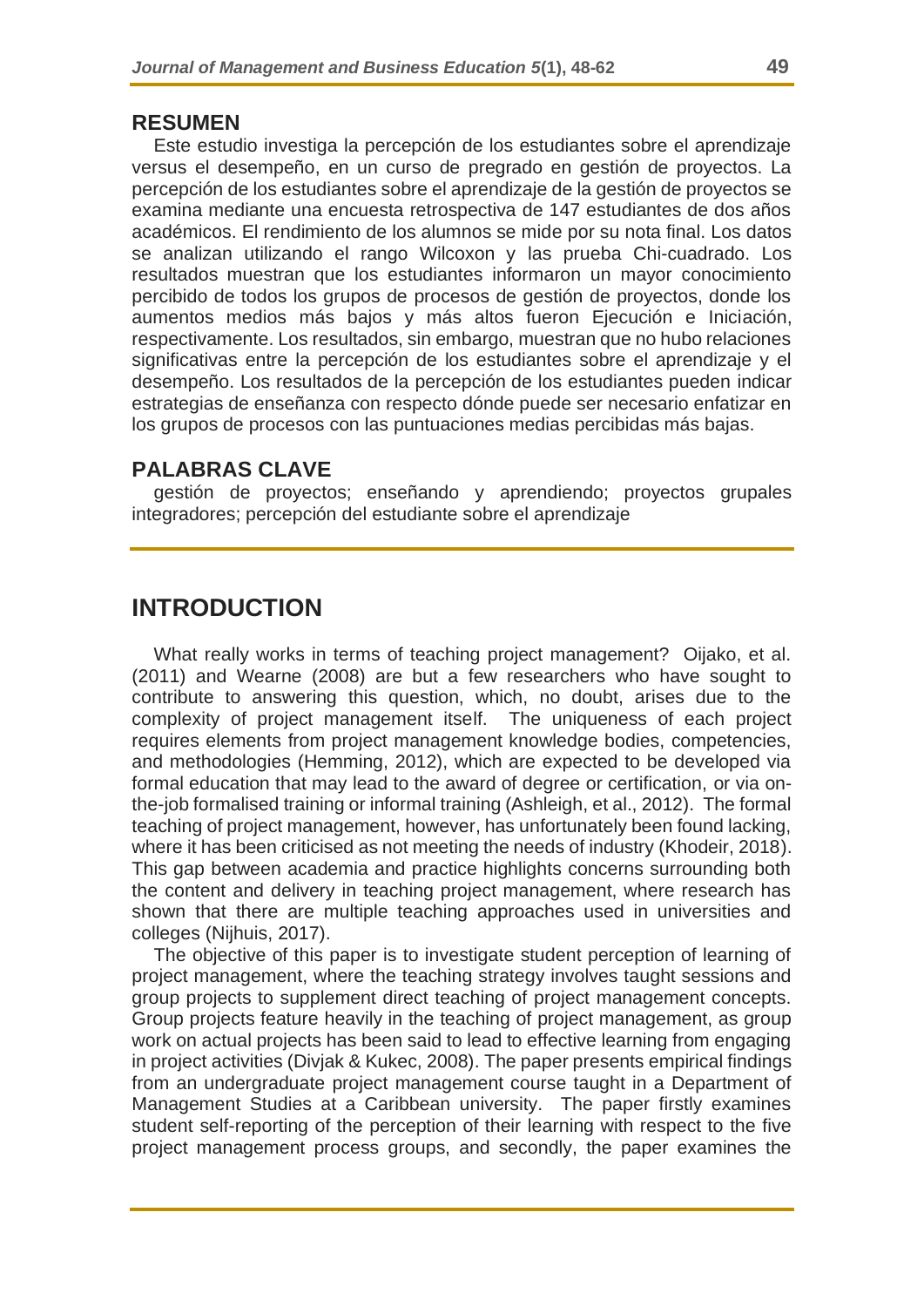relationship between the student perception of their project management knowledge and their final performance in the project management course.

The paper proceeds as follows. Section 2 presents literature on teaching of project management and the use of group projects in the teaching of project management. Section 3 presents the research approach used in the study. Section 4 presents the results and lastly, Section 5 discusses the findings and concludes the paper.

## **TEACHING PROJECT MANAGEMENT**

The teaching of project management in higher education institutions has expanded because of the growing demands from industry for graduates with the requisite project management knowledge, skills, and competencies. Described as still being a 'young discipline' (Turner, Anbari, & Bredillet, 2013), project management has evolved through different schools of thought, with its foundations set in Operations Research. From its beginnings in Operations Research, the discipline has progressed to incorporate theories and practices from other management areas of study, including corporate strategy, leadership, and organisational behaviour (Bredillet, 2008).

The evolution of the project management discipline has seen the growth of a number of professional certification bodies, including the popular Project Management Institute (PMI) and The International Project Management Association (IPMA), along with several other smaller bodies, such as the Association for Project Management (APM), American Academy of Project Management (AAPM), and the Australian Institute of Project Management (AIPM).

These professional bodies have provided much of the structure and approaches used in the teaching of project management in colleges and universities. For example, PMI has developed its Project Management Body of Knowledge (PMBoK) Guide, which details 'the standard for managing most projects' (p.18) (Project Management Institute, 2013). Key elements of the PMBoK include the five project management process groups: initiating, planning, executing, monitoring and control, and closing; and ten project management knowledge areas: integration, scope, time, cost, quality, human resource, communications, risk, procurement, and stakeholder (Project Management Institute, 2013).

Past research has shown that there is a strong teaching emphasis on the socalled 'hard' project management knowledge areas of time, cost, and risk, with now growing focus on 'soft' knowledge areas such as human resource and communication (Nguyen, Chih, & García de Soto, 2017). Whilst the motivation for adhering to these knowledge areas is linked to accreditation, there is often the criticism that the focus on prescriptive tools and methods, as well as the use of a 'linear approach' to train project management students, fail in preparing them to deal with the complexities of real-world projects (Hemming, 2012; Thomas & Mengel, 2008). Likewise, Oijako, Ashleigh, Chipulu, & Maguire (2011) outlined the challenges of student engagement and acquisition of transferable skills in project management education. Research also reported on students dissatisfaction with respect to the time allocated for theory versus project management practice (González-Marcos, Alba-Elías, Navaridas-Nalda, & Ordieres-Meré, 2016). To treat with such deficiencies, researchers such as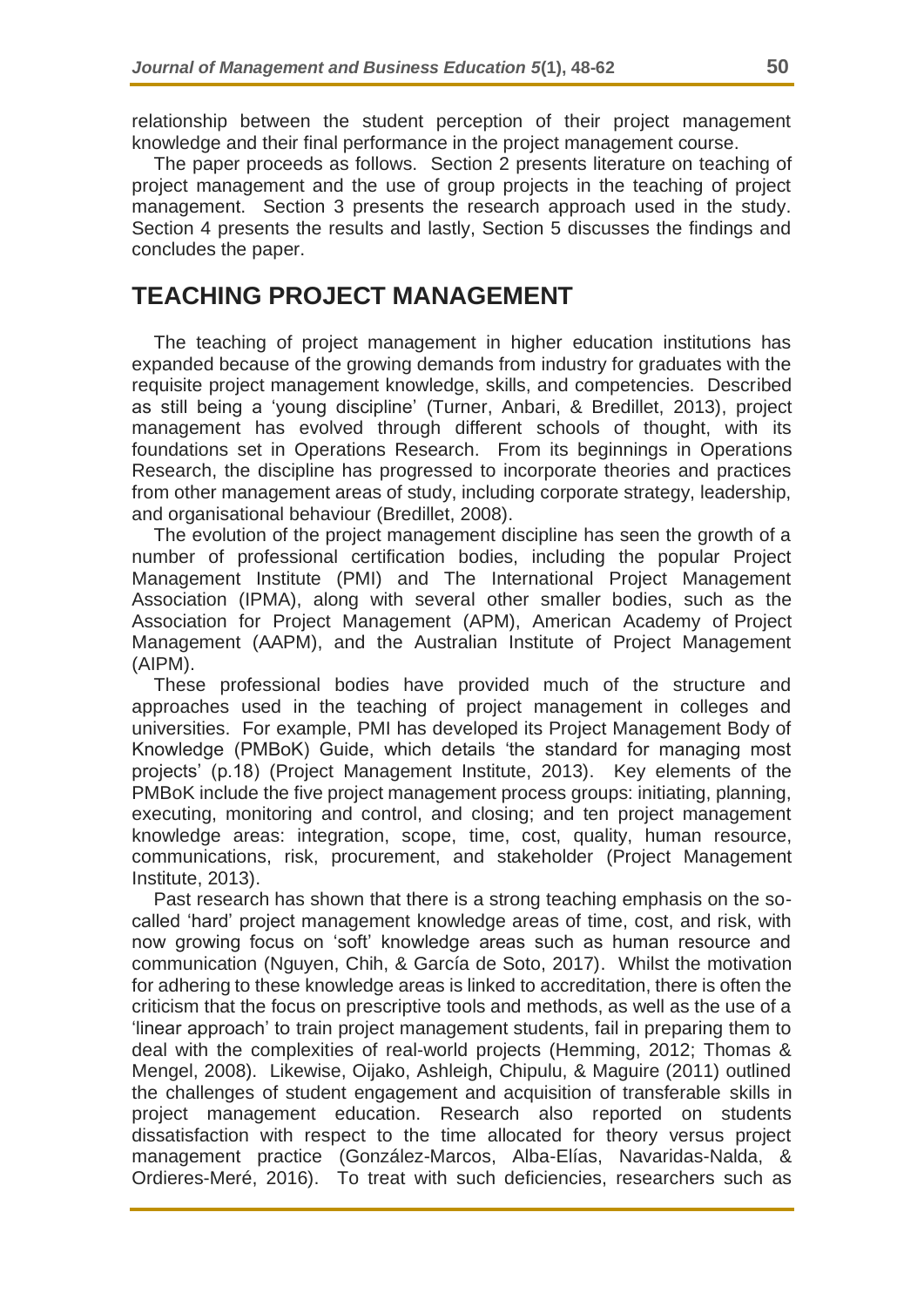Robbins (2019) designed teaching strategies to integrate several project management concepts and skills into exercises to give students practical project management experience.

Related to the issue of 'what' is taught, is the question of 'how' the knowledge areas and project management process groups are taught. The delivery of these knowledge areas and process groups has utilised a variety of methods, including direct teaching approaches, as well as the use of case studies, gamification, instructional units and group projects (Khodeir, 2018; Gonçalves, et al., 2018). This paper focuses on a course which uses group projects in teaching project management, as the group project presents opportunities for practical application. The practical side of project management has been identified as vital, where project management is viewed as a discipline that needs to be 'close to practice' (Nguyen, Chih, & García de Soto, 2017).

The role of group projects in teaching and learning has a long-established history, where these projects are said to not only supplement teaching in terms of course content, but also these projects provide students with practical experience in the subject area and opportunities for developing additional soft skills in terms of managing group dynamics (Raymundo, 2020). In terms of the former, researchers such as Fearon, et al. (2012) point to the benefits of students engaging in experiential learning, problem-solving and active learning, while in terms of the latter, researchers such as González-Marcos, et al. (2016) highlight that group projects allow for students to learn to work in terms, and to communicate, collaborate, manage conflict, and negotiate more effectively.

#### **Types of Group Projects Used in Teaching Project Management**

Different approaches have been used towards the classification of projects. At the broad organisational level, projects have been classified in three categories: compliance, operational and strategic (Yim, Castaneda, Doolen, Tumer, & Malak, 2015). Youker (2017) took a more detailed approach in the identification of nine types of projects: Administrative, Construction, Computer Software, Design, Equipment or System Installation, Event, Maintenance, New Product Development, and Research; and further, Youker (2017) specified nine major variables and nine secondary factors to distinguish among projects. In the same vein, Crawford & Pollack (2004) outlined seven dimensions for analysis of the hardness versus softness of projects, as outlined in Table 1.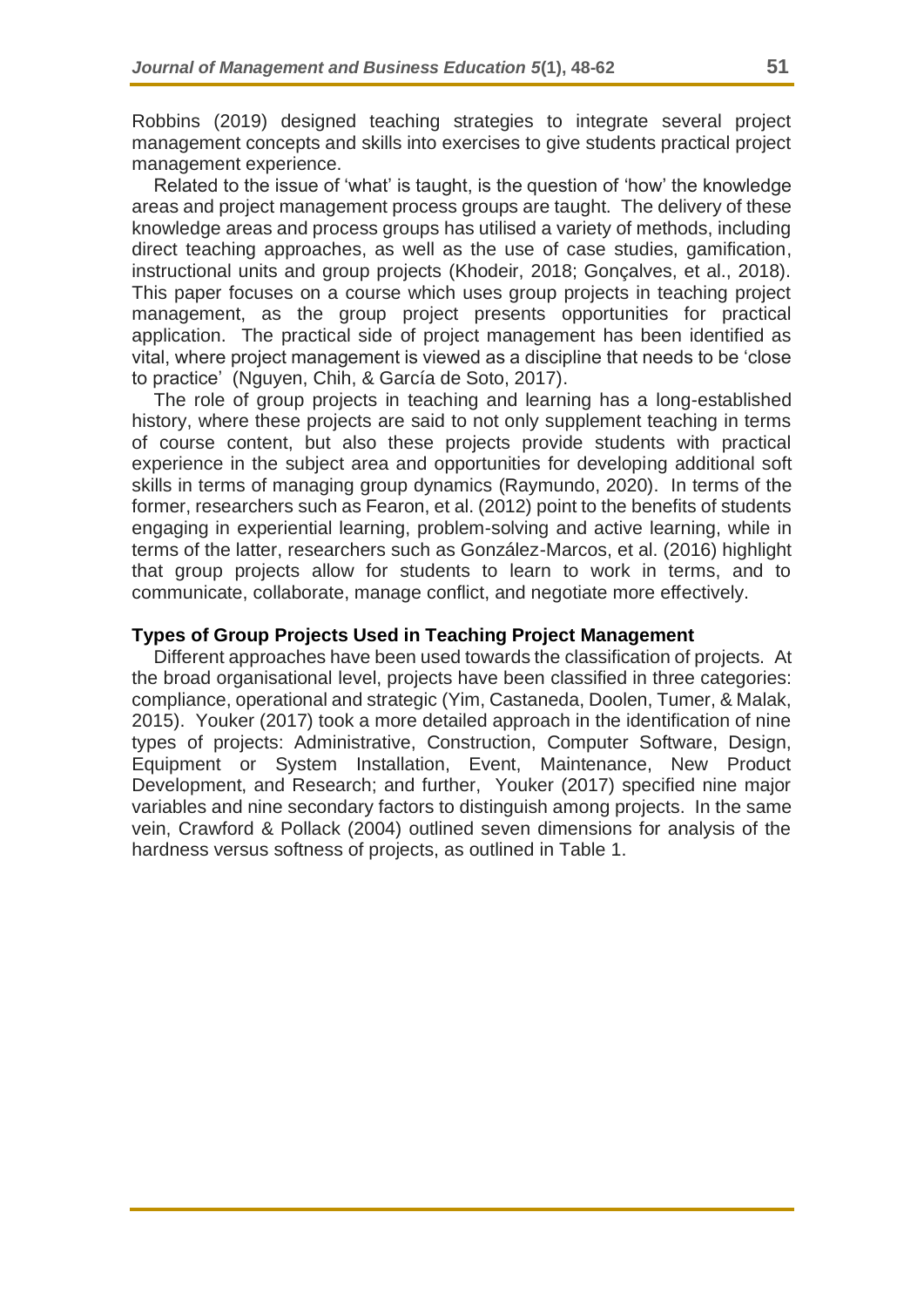| <b>Dimension</b>            | <b>Description</b>                                    |  |  |  |  |  |
|-----------------------------|-------------------------------------------------------|--|--|--|--|--|
| Goal/objective clarity      | Clarity with respect to the definition of the project |  |  |  |  |  |
|                             | goals and objectives                                  |  |  |  |  |  |
| Goal/objective tangibility  | Degree of tangibility or measurability of the project |  |  |  |  |  |
|                             | goals and objectives                                  |  |  |  |  |  |
| Success measures            | Quantitative and qualitative metrics used<br>to       |  |  |  |  |  |
|                             | evaluate project success                              |  |  |  |  |  |
| <b>Project permeability</b> | Level of external risk that could impact the project  |  |  |  |  |  |
| Number of solution          | Type of methods used to manage project work           |  |  |  |  |  |
| options                     |                                                       |  |  |  |  |  |
| Degree of participation     | Team members roles employed to manage the             |  |  |  |  |  |
| and practitioner role       | project                                               |  |  |  |  |  |
| Stakeholder expectations    | Stakeholders' considerations regarding the way in     |  |  |  |  |  |
|                             | which the project is being managed                    |  |  |  |  |  |

**Table 1.** Dimensions for Analysing the Hard and Soft Aspects of Projects (after Crawford & Pollack, 2004)

Group projects used in teaching project management face the typical resource constraints that exist in real-world projects. However, these constraints are more acutely obvious as the group projects are designed for students to apply the skills and knowledge that are being acquired during the semester or teaching term. Issues such as scale, complexity and resource requirements must be carefully considered in designing these group projects.

With these considerations, group projects used in teaching project management span short simulations or activities that could be completed in one class session or workshop setting, such as the simulation-based training described in Zwikael, et al. (2015), to integrative projects that can extend throughout a semester, such as the project plan outlined in Pinto (2016).

# **RESEARCH APPROACH**

The research was conducted at the Department of Management Studies in a Caribbean university. The Project Management course is a Level 3 or Final Year undergraduate course, and it is a core course for students pursuing the Bachelor of Science in Management Studies specialisation programme. Further, the course could be read as an elective for other undergraduate students within the department or from other departments within the university. The course is delivered via a Face-to-Face mode, over a 12-week semester. It is assessed via coursework for 50% and a final examination for 50% of the final grade. The coursework comprises three components: two online quizzes, each accounting for 10% and the integrative group project, which accounts for 30% of the student's final grade.

The integrative group project is sub-divided into three parts, as shown in Table 2. Part 1 engages the students in the initiating and planning process groups. The students are introduced to the project by way of the project charter. The course lecturer acts as the project sponsor, who meets with each project team to finalise the project charter, and clarify any issues raised by the team. By the deadline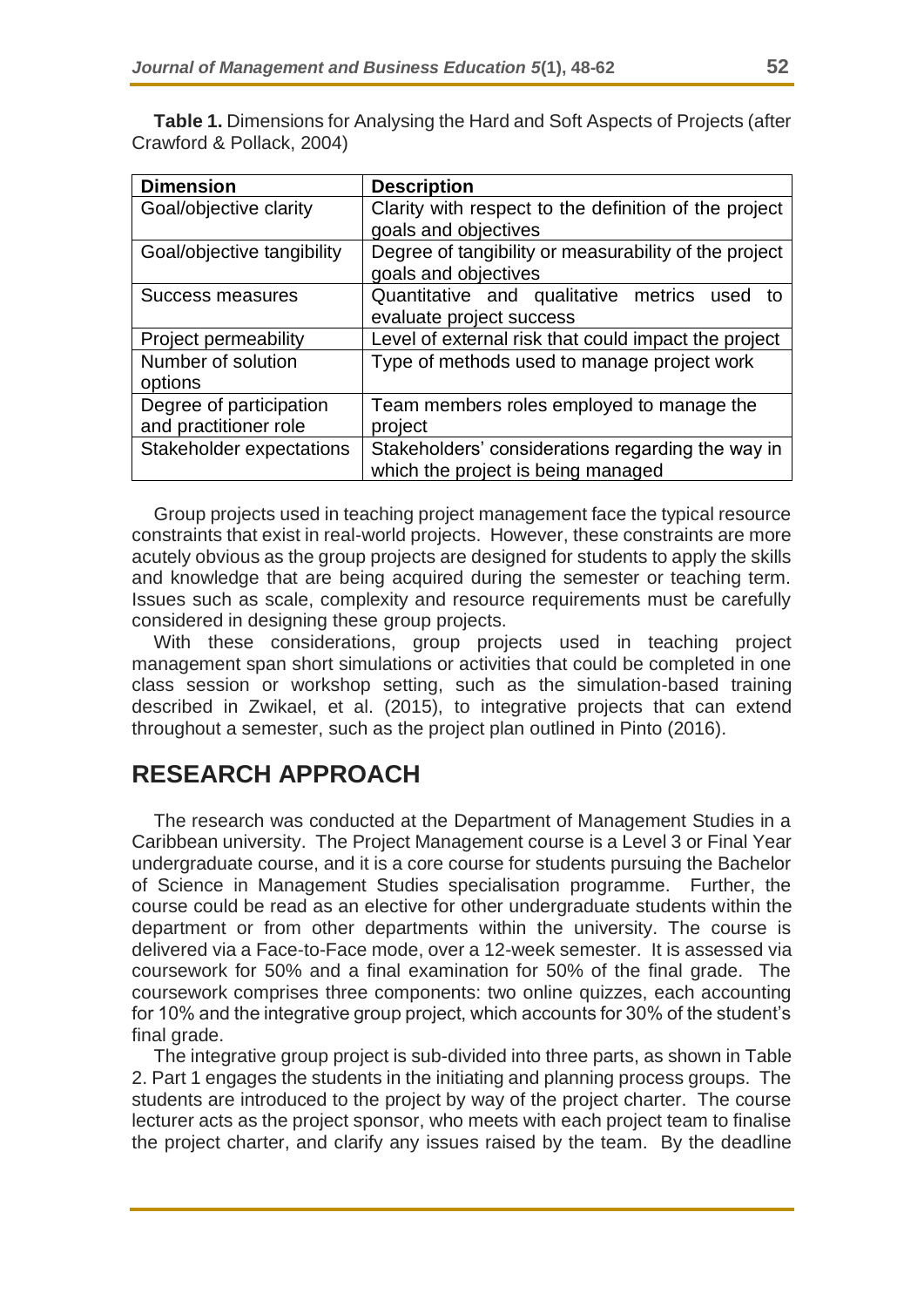date, the project teams submit the deliverables for Part 1, and receive feedback from the project sponsor before moving onto Part 2 of the project.

Part 2 of the group project engages the student in the planning and executing process groups. Each project team has to work on a risk management plan, where they identify and analyse the project's risk and propose mitigating strategies for each risk described. Further, each team needs to identify the project activities, estimate the time requirement for completing the activities and identify the critical path on the network diagram. Lastly, the project teams document their meetings via project meeting minutes, where they detail progress made, time spent on project and budget spend on labour and materials, and any issues arising. By the deadline date, the project teams submit the deliverables for Part 2, and receive feedback from the project sponsor before moving onto Part 3 of the project.

Part 3 of the group project engages the students in the monitoring and control and closing process groups. Each project team has to develop an updated GANTT chart, perform Earned Value Management (EVM) analysis, produce a termination report, and deliver the main project output.

The group project is therefore designed for application of the tools and techniques covered in the five project management groups. Additionally, the project requires students to develop a number of soft skills such as teamwork, problem-solving and report writing skills.

|        | Weighting | <b>Project Management</b><br><b>Process Groups</b> | <b>Deliverables</b>                     |
|--------|-----------|----------------------------------------------------|-----------------------------------------|
| Part 1 | 5%        | Initiating                                         | <b>Finalised Project Charter</b>        |
|        |           | Planning                                           | <b>Work Breakdown Structure</b>         |
|        |           |                                                    | <b>Responsibility Assignment Matrix</b> |
| Part 2 | 10%       | Planning                                           | <b>Risk Management Plan</b>             |
|        |           | Executing                                          | Network Diagram                         |
|        |           |                                                    | <b>Weekly Minutes</b>                   |
| Part 3 | 15%       | Executing                                          | <b>Updated GANTT Chart</b>              |
|        |           | <b>Monitoring &amp; Control</b>                    | <b>Earned Value Management</b>          |
|        |           | Closing                                            | <b>Termination Report</b>               |
|        |           |                                                    | <b>Project Deliverable</b>              |

**Table 2:** Structure of Integrative Group Project

This paper reports on the course over two academic years. Participation in the survey was voluntary and confidentiality of the responses was upheld.

Retrospective pre-test-post-test was utilised, whereby students were given a single post-semester survey to indicate the level of their knowledge of the five project management process groups at the start of the semester and at the end of the semester. Retrospective pre-test-post-test analysis is viewed as an effective analysis tool to evaluate learning, as past research suggests that in the traditional pre-test-post-test design, respondents often underestimate the impact of the intervention (Allen & Nimon, 2007; Long & Carlo, 2013).

The survey, shown in Appendix 1, was administered via the course page on Moodle.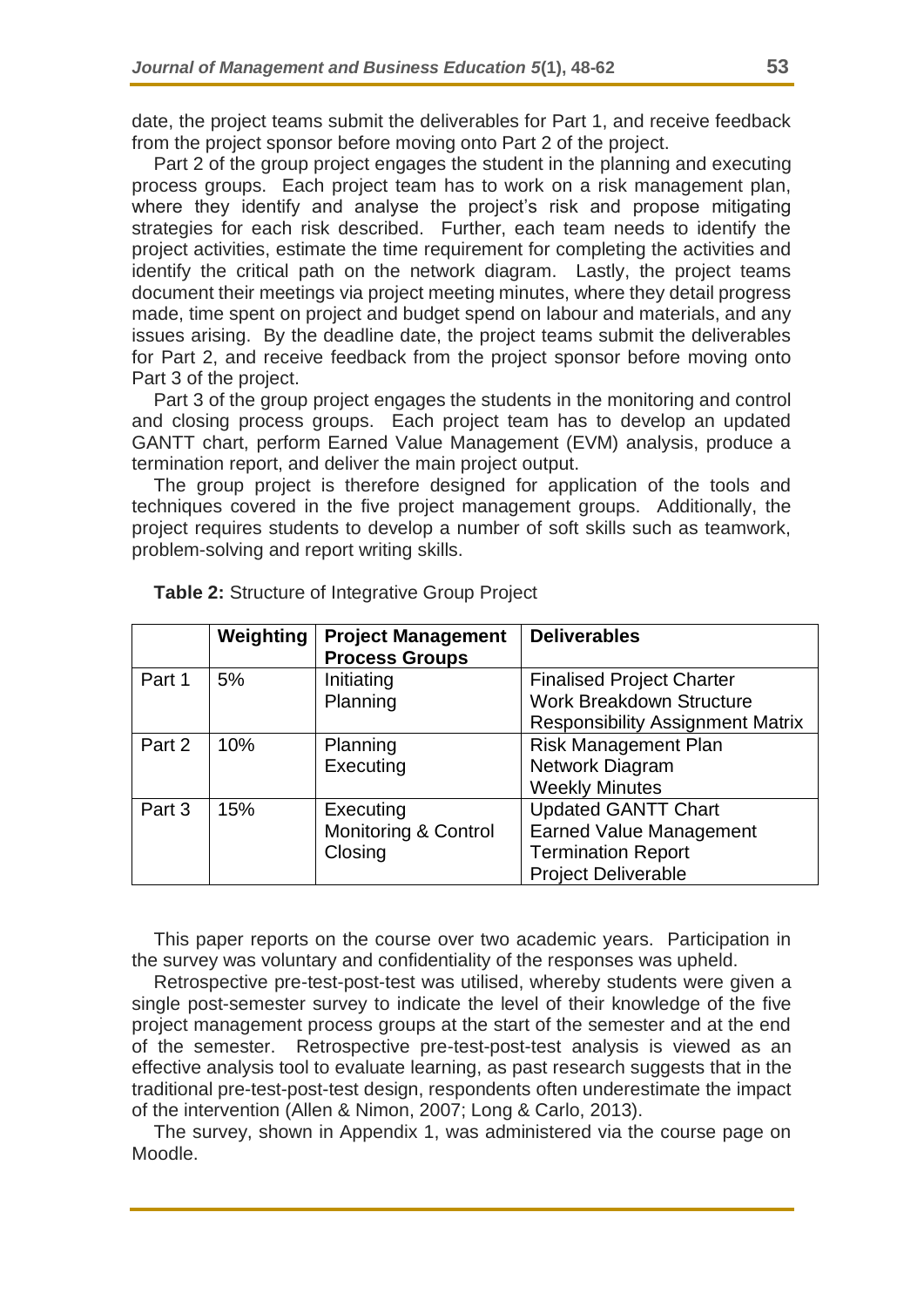In terms of examining the student reporting of knowledge level of the five project management process groups, the following hypothesis is tested:

*Hypothesis 1: There is no student self-reported difference between the start of semester knowledge level and the end of semester knowledge level of the project management process groups.*

In terms of investigating the relationship between student reporting of knowledge level and the student overall performance, the following hypothesis is tested:

*Hypothesis 2: There is no relationship between the student self-reported overall project management knowledge and the student overall course performance.*

The results are presented via descriptive statistics of summary table of the student self-reported perception scores (Table 3) and percentage distribution of final grades of the students' performance in the project management course (Figures 1 and 2). Data analysis was done using inferential tests: Wilcoxon signed rank test and the Chi-square test using PSPP software (Version 1.4.1).

## **RESULTS**

In Year 1, there were 83 students, comprising 52 female students and 31 male students. In Year 2, there were 64 students, comprising 51 female students and 13 male students.

Table 3 gives the frequencies and percentage distributions of the student selfreported project management knowledge at the start of the semester and at the end of the semester.

**Table 3:** Percentage Distribution of Student Rating of Project Management Process Groups Knowledge

|            |              | <b>YEAR 1: Student Rating of Knowledge</b> |                |                  |                |                  |
|------------|--------------|--------------------------------------------|----------------|------------------|----------------|------------------|
|            |              | 1                                          | $\mathbf{2}$   | 3                | 4              | 5                |
| Initiating | <b>Start</b> | 25<br>$(30.1\%)$                           | 30<br>(36.1%)  | 27<br>(32.5%)    | $(1.2\%)$      | 0<br>(0%)        |
|            | End          | 0<br>(0%)                                  | 2<br>$(2.4\%)$ | 19<br>(22.9%)    | 51<br>(61.4%)  | 11<br>(13.3%)    |
| Planning   | <b>Start</b> | 21<br>(25.3%)                              | 37<br>(44.6%)  | 24<br>(28.9%)    | $(1.2\%)$      | 0<br>(0%)        |
|            | End          | 0<br>(0%)                                  | 3<br>$(3.6\%)$ | 16<br>(19.3%)    | 52<br>(62.7%)  | 12<br>(14.5%)    |
| Executing  | Start        | 18<br>(21.7%)                              | 40<br>(48.2%)  | 20<br>$(24.1\%)$ | 5<br>$(6.0\%)$ | $\Omega$<br>(0%) |
|            | End          | 0<br>(0%)                                  | 1<br>$(1.2\%)$ | 19<br>(22.9%)    | 51<br>(61.4%)  | 12<br>(14.5%)    |

#### **PART 1**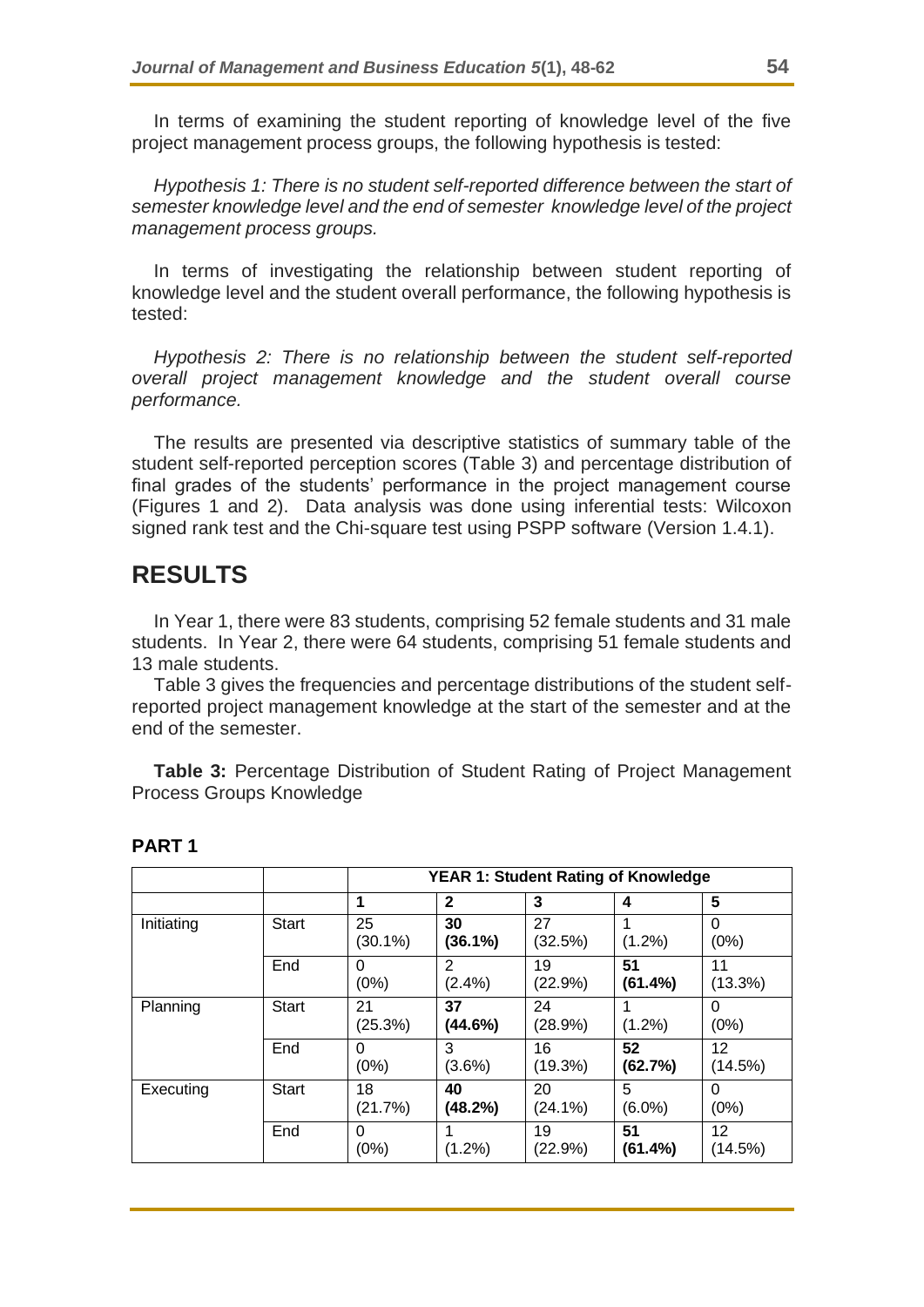| Monitoring<br>and<br>Controlling | <b>Start</b> | 25<br>$(30.1\%)$ | 37<br>(44.6%) | 20<br>$(24.1\%)$ | $(1.2\%)$     | (0%)             |
|----------------------------------|--------------|------------------|---------------|------------------|---------------|------------------|
|                                  | End          | $(1.2\%)$        | $(1.2\%)$     | 24<br>(28.9%)    | 43<br>(51.8%) | 14<br>$(16.9\%)$ |
| Closing                          | <b>Start</b> | 32<br>(38.6%)    | 32<br>(38.6%) | 16<br>(19.3%)    | $(3.6\%)$     | (0%)             |
|                                  | End          | (0%)             | $(4.8\%)$     | 19<br>(22.9%)    | 46<br>(55.4%) | 14<br>$(16.9\%)$ |

### **PART 2**

|                                  |              | <b>YEAR 2: Student Rating of Knowledge</b> |                  |                 |                             |                             |
|----------------------------------|--------------|--------------------------------------------|------------------|-----------------|-----------------------------|-----------------------------|
|                                  |              | 1                                          | $\mathbf{2}$     | 3               | 4                           | $5\phantom{1}$              |
| Initiating                       | <b>Start</b> | 21<br>(32.8%)                              | 32<br>(50%)      | 9<br>$(14.1\%)$ | 1<br>$(1.6\%)$              | 1<br>$(1.6\%)$              |
|                                  | End          | 0<br>(0%)                                  | 1<br>$(1.6\%)$   | 20<br>(31.3%)   | 37<br>(57.8%)               | 6<br>$(9.4\%)$              |
| Planning                         | <b>Start</b> | 15<br>(23.4%)                              | 29<br>(45.3%)    | 16<br>(25%)     | 2<br>$(3.1\%)$              | 2<br>$(3.1\%)$              |
|                                  | End          | 0<br>(0%)                                  | 0<br>(0%)        | 17<br>(26.6%)   | 33<br>(51.6%)               | 14<br>(21.9%)               |
| Executing                        | <b>Start</b> | 14<br>(21.9%)                              | 32<br>(50%)      | 15<br>(23.4%)   | $\overline{2}$<br>$(3.1\%)$ | 1<br>$(1.6\%)$              |
|                                  | End          | 0<br>(0%)                                  | 2<br>$(3.1\%)$   | 18<br>(28.1%)   | 31<br>(48.4%)               | 13<br>(20.3%)               |
| Monitoring<br>and<br>Controlling | <b>Start</b> | 22<br>(34.4%)                              | 25<br>$(39.1\%)$ | 13<br>(20.3%)   | $\overline{2}$<br>$(3.1\%)$ | 2<br>$(3.1\%)$              |
|                                  | End          | 0<br>(0%)                                  | 1<br>$(1.6\%)$   | 24<br>(37.5%)   | 29<br>(45.3%)               | 10<br>$(15.6\%)$            |
| Closing                          | <b>Start</b> | 25<br>$(39.1\%)$                           | 23<br>(35.9%)    | 11<br>(17.2%)   | 3<br>(4.7%)                 | $\overline{2}$<br>$(3.1\%)$ |
|                                  | End          | 1<br>$(1.6\%)$                             | 5<br>(7.8%)      | 19<br>(29.7%)   | 34<br>$(53.1\%)$            | 5<br>(7.8%)                 |

For both Year 1 and Year 2, the mode for student self-reported knowledge at the start of the semester of Initiating, Planning, Executing, and Monitoring and Control project management process groups was 2, while the mode for the Closing process group was 1. For both Year 1 and Year 2, the mode for student self-reported knowledge at the end of the semester of Initiating, Planning, Executing, Monitoring and Control, and Closing project management process groups was 4.

Further, Table 4 summarises the descriptive statistics of mean and standard deviation of the responses for the student perception of their knowledge levels.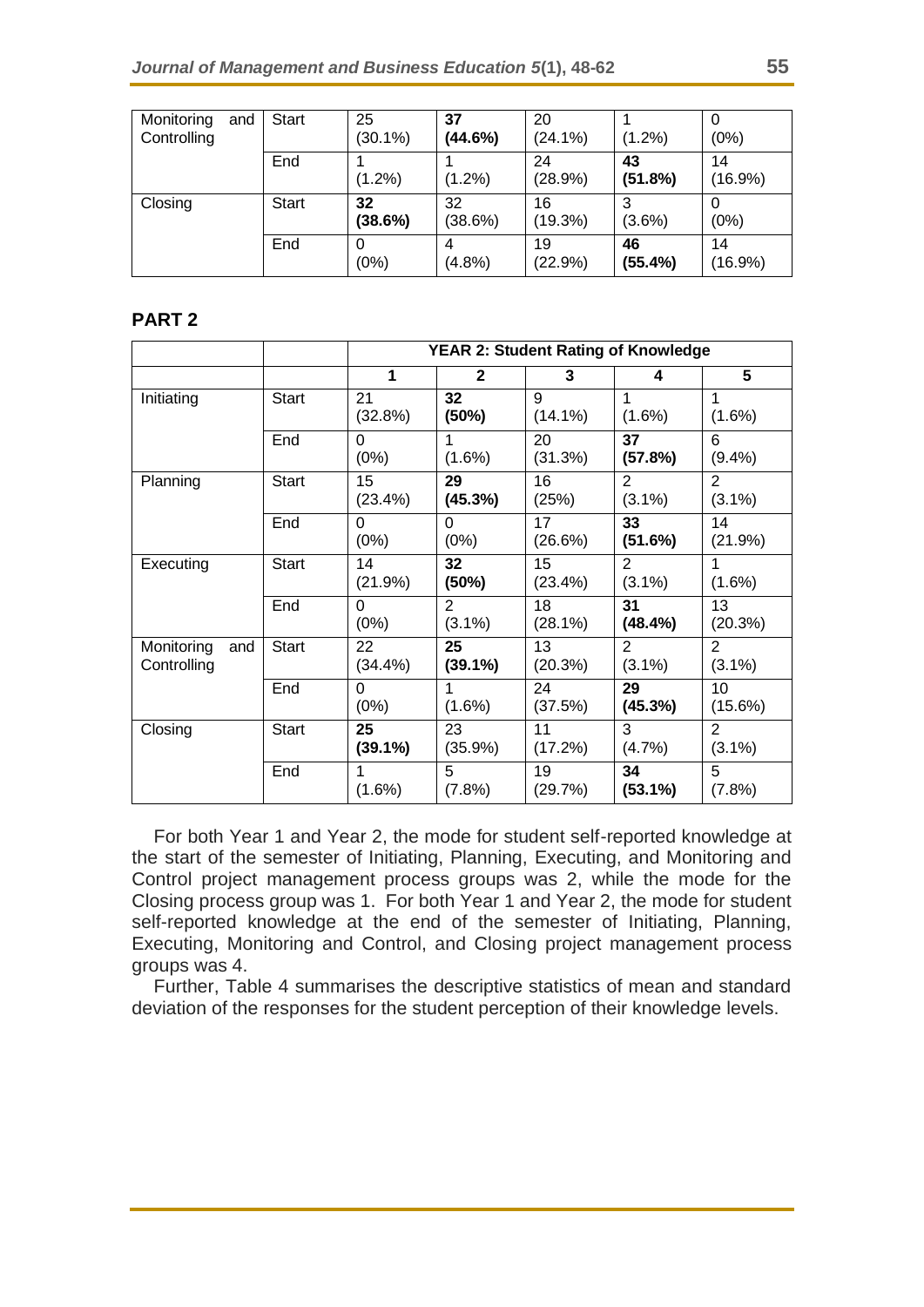|                                                   |                                       | Year 1<br>$N = 83$ |                    | Year <sub>2</sub><br>$N=64$ |                    | <b>Combined Years</b><br>$N = 147$ |                    |
|---------------------------------------------------|---------------------------------------|--------------------|--------------------|-----------------------------|--------------------|------------------------------------|--------------------|
| <b>Project Management</b><br><b>Process Group</b> |                                       | <b>Mean</b>        | <b>Std</b><br>Dev. | <b>Mean</b>                 | <b>Std</b><br>Dev. | <b>Mean</b>                        | <b>Std</b><br>Dev. |
| Initiating                                        | <b>Start</b>                          | 2.05               | 0.82               | 1.89                        | 0.82               | 1.98                               | 0.82               |
|                                                   | End                                   | 3.86               | 0.67               | 3.75                        | 0.64               | 3.81                               | 0.66               |
|                                                   | <b>Difference</b><br><b>End-Start</b> | 1.81               |                    | 1.86                        |                    | 1.83                               |                    |
| Planning                                          | Start                                 | 2.06               | 0.77               | 2.17                        | 0.94               | 2.11                               | 0.85               |
|                                                   | End                                   | 3.88               | 0.69               | 3.95                        | 0.70               | 3.91                               | 0.69               |
|                                                   | <b>Difference</b><br><b>End-Start</b> | 1.82               |                    | 1.78                        |                    | 1.80                               |                    |
| Executing                                         | Start                                 | 2.14               | 0.83               | 2.13                        | 0.85               | 2.14                               | 0.83               |
|                                                   | End                                   | 3.89               | 0.64               | 3.86                        | 0.77               | 3.88                               | 0.70               |
|                                                   | <b>Difference</b><br><b>End-Start</b> | 1.75               |                    | 1.73                        |                    | 1.74                               |                    |
| Monitoring & Control                              | Start                                 | 1.96               | 0.77               | 2.02                        | 0.98               | 1.99                               | 0.87               |
|                                                   | End                                   | 3.82               | 0.77               | 3.75                        | 0.73               | 3.79                               | 0.75               |
|                                                   | <b>Difference</b><br><b>End-Start</b> | 1.86               |                    | 1.73                        |                    | 1.80                               |                    |
| Closing                                           | <b>Start</b>                          | 1.88               | 0.85               | 1.97                        | 1.02               | 1.92                               | 0.93               |
|                                                   | End                                   | 3.84               | 0.76               | 3.58                        | 0.81               | 3.73                               | 0.79               |
|                                                   | <b>Difference</b><br><b>End-Start</b> | 1.96               |                    | 1.61                        |                    | 1.81                               |                    |

**Table 4:** Student Perception of Knowledge – Mean and Standard Deviation

The Wilcoxon Signed-Rank Test indicated that the student reporting of knowledge at the end of the semester was statistically significantly higher than the student reporting of knowledge at the start of the semester for all five process management process groups for both Year 1 and Year 2, as showed in Table 5:

**Table 5:** Results of the Wilcoxon Signed-Rank Test for the Student Reporting of Project Management Knowledge at Start and End of Semester

|                              | Z       | Asymp.Sig. (2-tailed) |
|------------------------------|---------|-----------------------|
| Year 1: Initiating           | $-7.86$ | 0.000                 |
| Year 1: Planning             | $-7.76$ | 0.000                 |
| Year 1: Executing            | $-7.58$ | 0.000                 |
| Year 1: Monitoring & Control | $-7.80$ | 0.000                 |
| Year 1: Closing              | $-7.83$ | 0.000                 |
|                              |         |                       |
| Year 2: Initiating           | $-6.86$ | 0.000                 |
| Year 2: Planning             | $-6.77$ | 0.000                 |
| Year 2: Executing            | $-6.70$ | 0.000                 |
| Year 2: Monitoring & Control | $-6.59$ | 0.000                 |
| Year 2: Closing              | $-5.72$ | 0.000                 |

With respect to the student overall course performance, Figure 1 and Figure 2 show the percentage distribution, grouped by the grading scheme used by the university: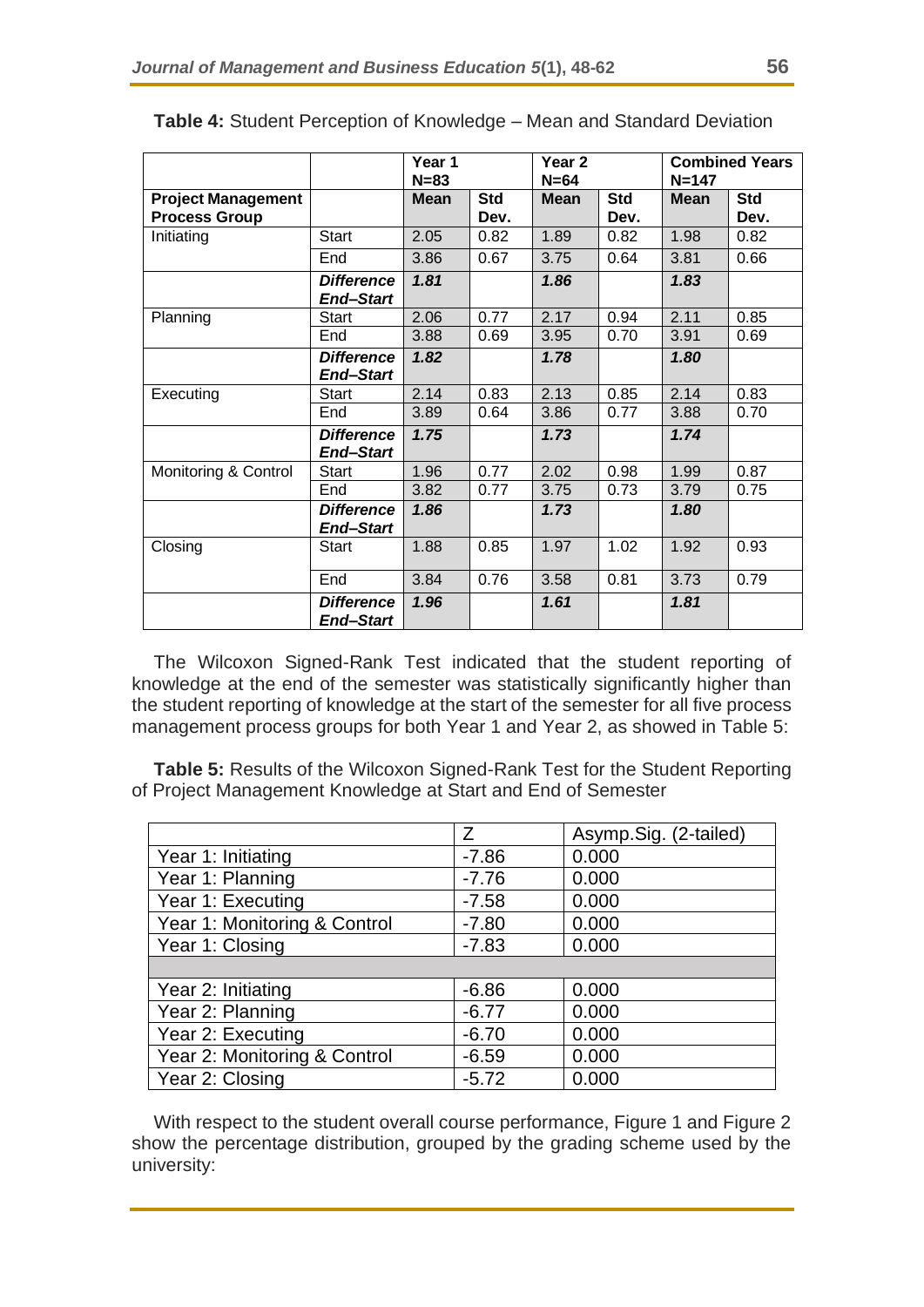**Figure 1.** Year 1: Percentage Distribution of Student Overall Course Performance in the Project Management Course



**Figure 2.** Year 2: Percentage Distribution of Student Overall Course Performance in the Project Management Course



Table 6 gives the results of the relationship between the students' rating of their overall project management knowledge and their overall performance in the project management course. It shows that there is not a significant relationship in either Year 1 or Year 2, where the p-values are greater than 0.05 level.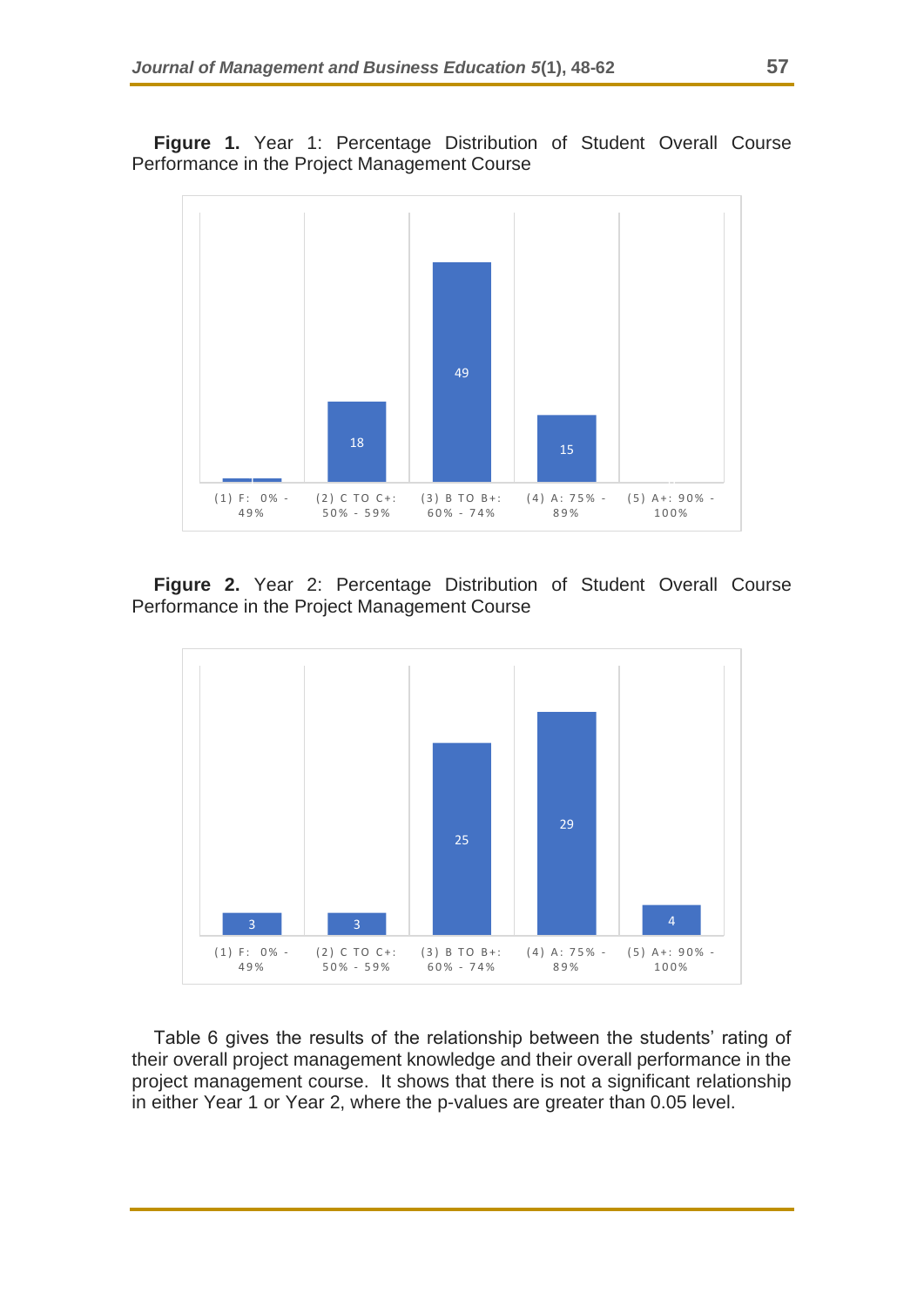**Table 6.** Chi-square Results Showing Relationship Between Students' Rating of the Overall Project Management Knowledge and their Overall Performance in Course.

|                                                                      | <b>Pearson Chi-Square</b> | p-value |
|----------------------------------------------------------------------|---------------------------|---------|
| <b>YEAR1</b><br><b>Overall Rating</b><br><b>Overall Performance</b>  | 7.60                      | 0.816   |
| <b>YEAR 2</b><br><b>Overall Rating</b><br><b>Overall Performance</b> | 14.54                     | 0.559   |

## **DISCUSSION AND CONCLUSION**

Regarding Hypothesis 1, we examined the students' self-reporting of the perception of their knowledge of the project management process groups at the start and at the end of the semester. Based on the Wilcoxon results, the null hypothesis was rejected. The pre-semester rankings show that the students' perception of their knowledge of the planning and executing process groups were the highest of the five groups. This result may be a reflection of the students' prior exposure to project management tools, such as network diagrams and PERT and as well as activities such as cost estimation and budgeting, which are topics covered in other management courses, such as Quantitative Methods and Financial Accounting. On the other extreme, the pre-semester rankings show that the students' perception of their knowledge of initiating and closing were the lowest of the five process groups. This result is likely a reflection of the students being unfamiliar with project management areas such as the project charter, the work breakdown structure and the formal need for termination reports.

Correspondingly, the post-semester rankings show that the students' perception of their knowledge of the planning and executing process groups were the highest of the five process groups, again conceivably reflecting the students comfort levels with these two project management process groups. The lowest ranked processes were monitoring and control and closing. Again, the result is not surprising as the monitoring and control process group introduces the student to methods such as milestone analysis, S-curves and earned value management, which are often tools not often covered in other courses.

Regarding Hypothesis 2, we examined the relationship between the students reported overall project management knowledge and the students' overall performance in the course, as measured by their final grade. Based on the Chisquare results, we failed to reject the null hypothesis.

Despite this finding, the results of the retrospective pre-semester-postsemester can assist in teaching strategies for improving students' knowledge and understanding of process management process groups. The results of the two years examined suggest that while students perceived both their pre-semester and post-semester knowledge of the planning and executing process groups as high, the students perceived their pre-semester and post-semester knowledge of process groups such as monitoring and control and closing process groups lower. This result provides teaching implications with respect to timing and emphasis of the direct teaching sessions, as well as the design and assessment of the group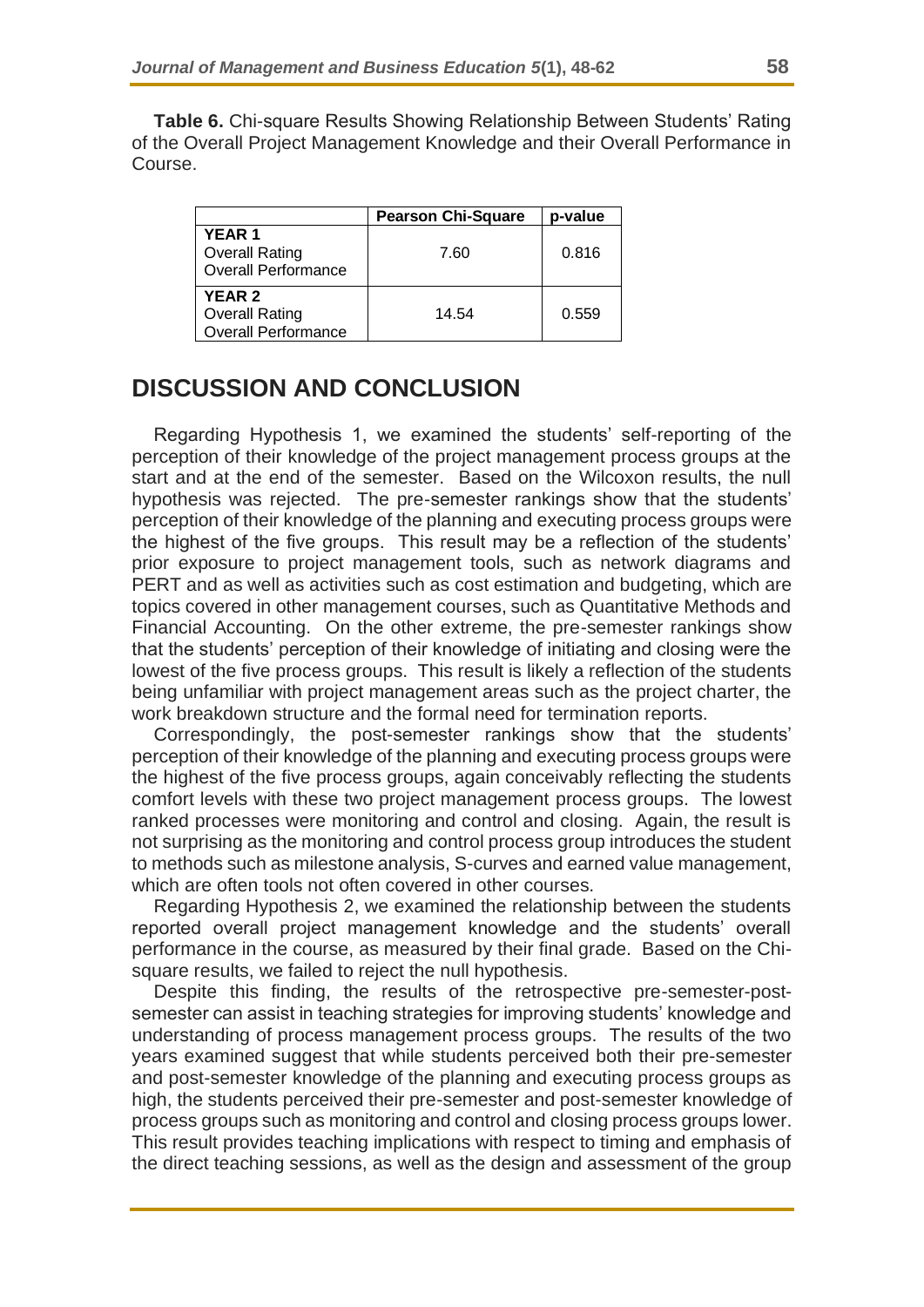project. In this case, the monitoring and control, and closing process groups, being the last two topics taught in the project management course, must be given sufficient time in the class schedule to ensure that students are able to comprehend the content. Similarly, in the group project, where this knowledge is applied, there should be opportunites for students to receive ample feedback to reinforce their learning.

One of the research limitations is the use of the retrospective pre-test-post-test survey, which is described as a useful but imperfect tool (Allen & Nimon, 2007). As such, whilst this research result must be considered in the context of the usage of the retrospective pre-test post-test survey, it is important to note that students' self reporting of their acquired knowledge at the end of a course may not be reflected in their performance in the course's assessed components. This finding is similar to other research that examined student perception of learning and actual performance such as Persky, et al. (2020), which advocates for the use of objectives measures of actual learning. Future research can therefore utilise more objective measures such as the comparison of pre-test – post-test results from quizzes. Student perception of learning can then be used to triangulate these quiz results. The research is also limited in terms of the specific teaching context with respect to the institution, course lecturer and other study resources and conditions. This study can therefore be done in other universities to see if other contexts will produce different findings.

# **REFERENCES**

- Allen, J., & Nimon, K. (2007). Retrospective Pretest: A Practical Technique for Professional Development Evaluation . *Journal Of Industrial Teacher Education , 44*(3), 27-42., available at https://eric.ed.gov/?id=EJ830483
- Ashleigh, M., Ojiako, U., Chipulu, M., & Wang, J. (2012). Critical Learning Themes In Project Management Education: Implications For Blended Learning. *International Journal of Project Management, 30*(2), 153-161, available at https://doi.org/10.1016/j.ijproman.2011.05.002
- Bredillet, C. (2008). Learning and Acting in Project Situations Through A Meta-Method (MAP) A Case Study: Contextual and Situational Approach for Project Management Governance in Management Education. *International Journal of Project Management, 26*, 238-250.
- Collingbourne, L., & Seah, W. (2015). Teaching Project Management using a Real-World Group Project. *IEEE Frontiers in Education Conference (FIE)*, 1-8, available at https://ieeexplore.ieee.org/abstract/document/7344301
- Crawford, L., & Pollack, J. (2004). Hard and Soft Projects: A Framework for Analysis. *International Journal of Project Management, 22*(8), 645-653, available at https://doi.org/10.1016/j.ijproman.2004.04.004
- Divjak, B., & Kukec, S. (2008). Teaching Methods for International R&D Project Management. *International Journal of Project Management, 26*, 251-257, available at https://doi.org/10.1016/j.ijproman.2008.01.003
- Fearon, C., McLaughlin, H., & Yoke Eng, T. (2012). Using Student Group Work In Higher Education To Emulate Professional Communities Of Practice. *Education & Training, 54*(2/3), 114-125, available at https://doi.org/10.1108/00400911211210233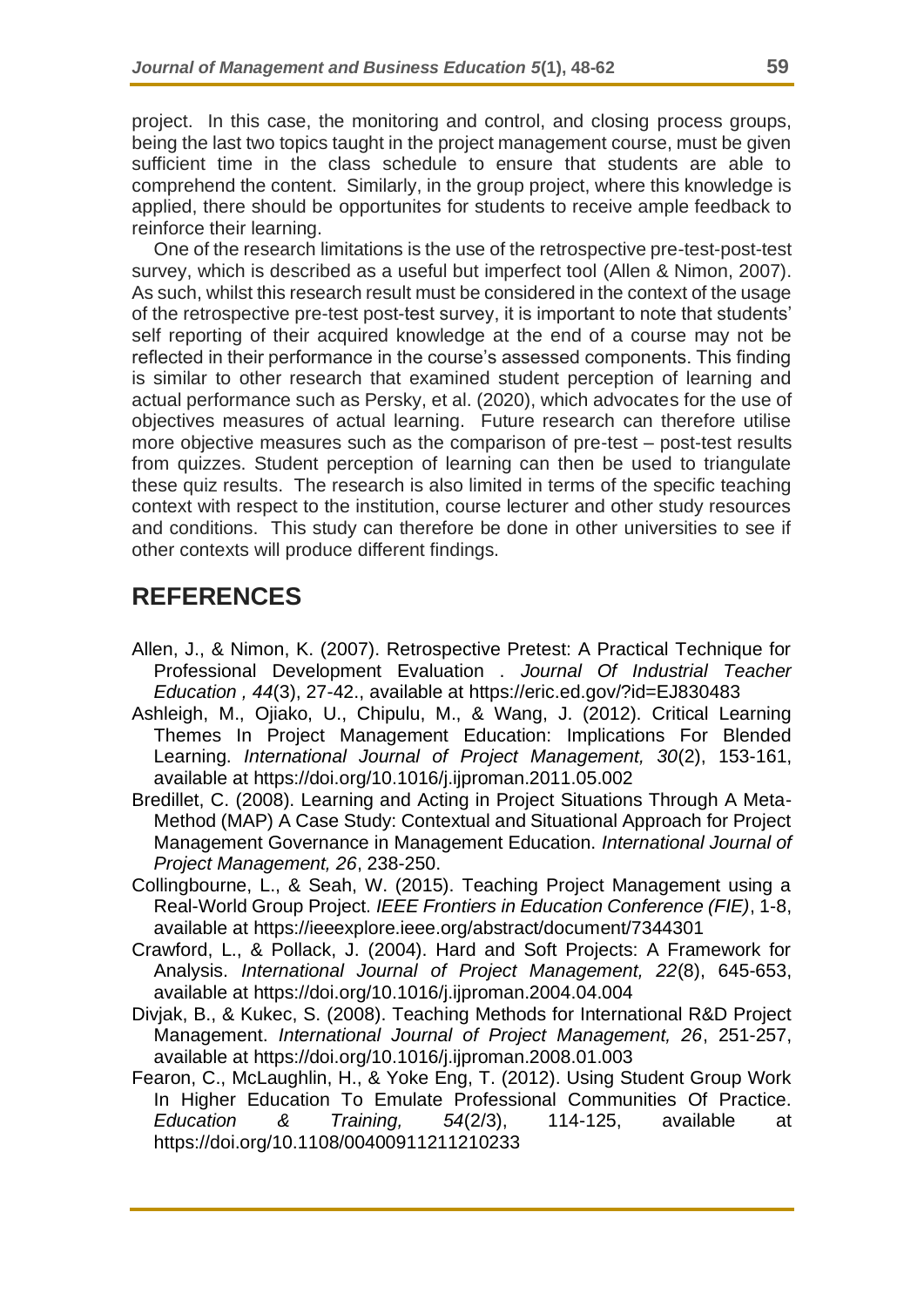- Gonçalves, R., von Wangenheim, C., Hauck, J., & Zanel, A. (2018). An Instructional Feedback Technique for Teaching Project Management Tools Aligned With PMBOK. *IEEE Transactions on Education, 61*(2), 143-150, available at https://ieeexplore.ieee.org/document/8167322
- González-Marcos, A., Alba-Elías, F., Navaridas-Nalda, F., & Ordieres-Meré, J. (2016). Student Evaluation Of A Virtual Experience For Project Management Learning: An Empirical Study For Learning Improvement. *Computers & Education, 102*, 172-187, available at https://doi.org/10.1016/j.compedu.2016.08.005
- Hemming, J. (2012). Teaching Project Management: A New Perspective. *The International Journal of Learning: Annual Review, 18*(3), 375-384.
- Khodeir, L. (2018). Blended Learning Methods as an Approach to Teaching Project Management to Architecture Students. *Alexandria Engineering Journal, 57*(4), 3899-3905, available at https://doi.org/10.1016/j.aej.2018.10.004
- Long, S., & Carlo, H. (2013). Collaborative Teaching and Learning Through Multi-Institutional Integrated Group Projects. *Decision Sciences Journal of Innovative Education, 11*(3), 233-241, available at https://onlinelibrary.wiley.com/doi/10.1111/dsji.12011
- Nguyen, L., Chih, Y., & García de Soto, B. (2017). Knowledge Areas Delivered in Project Management Programs: Exploratory Study. *Journal of Management in Engineering, 33*(1), 1-11, available at https://ascelibrary.org/doi/10.1061/%28ASCE%29ME.1943-5479.0000473.
- Nijhuis, S. (2017). Exploring Project Management Education. *European Journal of Social Sciences Education and Research, 4*(1), 44-61, available at https://ideas.repec.org/a/eur/ejserj/311.html
- Oijako, U., Ashleigh, M., Chipulu, M., & Maguire, S. (2011). Learning and Teaching Challenges in Project Management. *International Journal of Project Management,* 29(3), 268-278, available at http://dx.doi.org/10.1016/j.ijproman.2010.03.008.
- Persky, A., Lee, E., & Schlesselman, L. (2020). Perception of Learning Versus Performance as Outcome Measures of Educational Research. *American Journal of Pharmaceutical Education , 84*(7), 993-1000, available at . https://www.ajpe.org/content/84/7/ajpe7782
- Pinto, J. (2016). *Project Management: Achieving Competitive Advantage* (4th ed.). Boston: Pearson.
- Project Management Institute. (2013). *A Guide to the Project Management Body of Knowledge* (Fifth Edition ed.). Pennsylvania: Project Management Institute, Inc.
- Raymundo, M. (2020). Fostering Creativity through Online Creative Collaborative Group Projects . *Asian Association of Open Universities Journal, 15*(1), 97- 113, available and the state at the state at the state at the state at the state at the state at the state at  $\alpha$ https://www.emerald.com/insight/content/doi/10.1108/AAOUJ-10-2019- 0048/full/html.
- Robbins, T. (2019). A Multipart Project Planning and Tracking Exercise. *Decision Sciences Journal of Innovative Education, 17*(2), 104-125, available at https://doi.org/10.1111/dsji.12176.
- Thomas, J., & Mengel, T. (2008). Preparing Project Managers to Deal With Complexity - Advanced Project Management Education. *International Journal*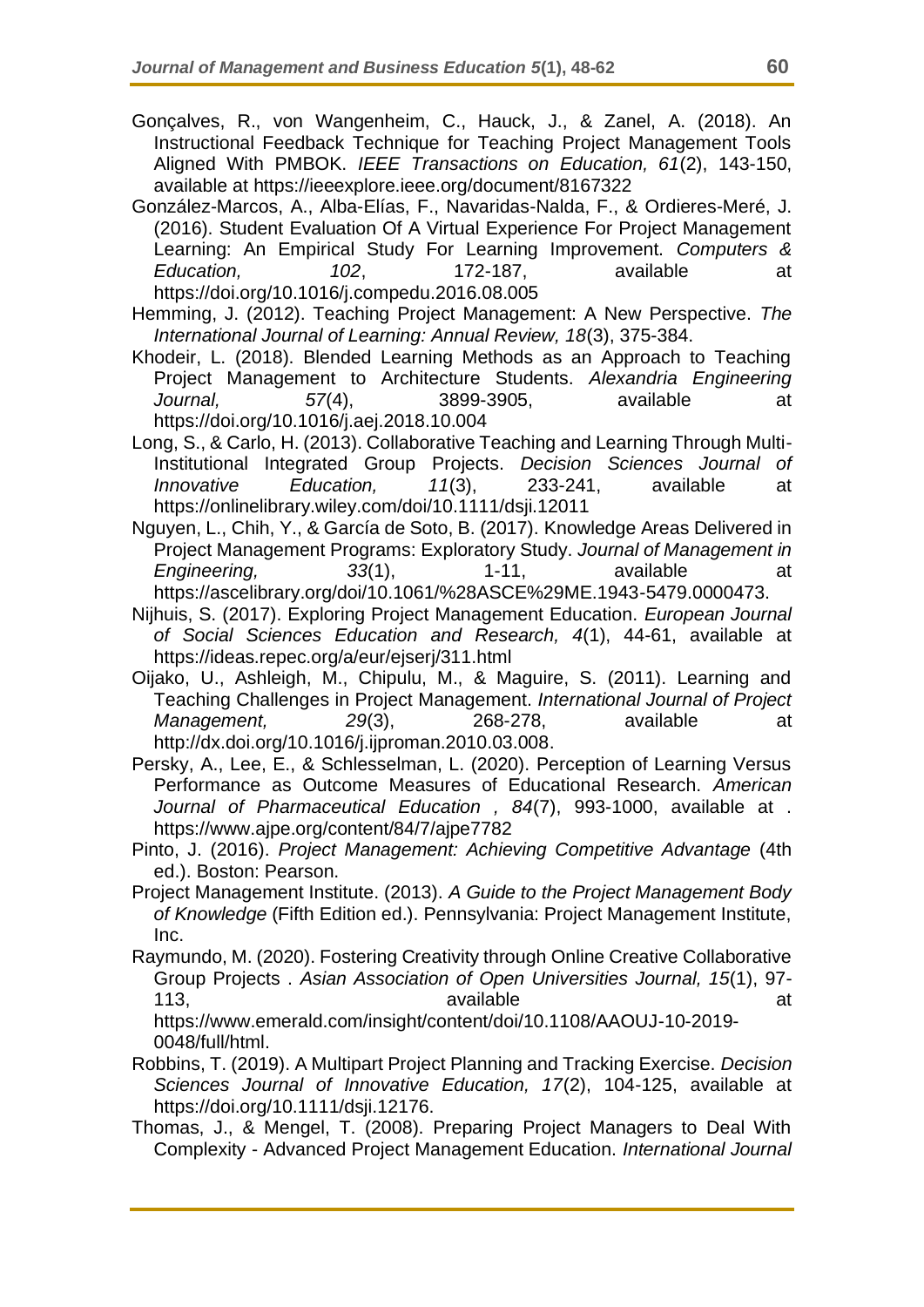*of Project Management, 26*, 304-315, available at https://doi.org/10.1016/j.ijproman.2008.01.001.

- Turner, J., Anbari, F., & Bredillet, C. (2013). Perspectives on Research in Project Management: The Nine Schools. *Global Business Perspectives, 1*, 3-28, available at https://link.springer.com/article/10.1007/s40196-012-0001-4
- Wearne, S. (2008). Stakeholders in Excellence in Teaching and Learning of Project Management. *International Journal of Project Management, 26*(3), 326-328, available at https://doi.org/10.1016/j.ijproman.2008.02.002.
- Yim, R., Castaneda, J., Doolen, T., Tumer, I., & Malak, R. (2015). A Study of The Impact Of Project Classification On Project Risk Indicators. *International Journal of Project Management, 33*(4), 863-876, available at https://journals.scholarsportal.info/details/02637863/v33i0004/863\_asotiopco pri.xml.
- Youker, R. (2017). The Difference between Different Types of Projects. *PM World Journal, VI*(IV), 1-8.
- Zwikael, O., Shtub, A., & Chih, Y. (2015). Simulation-Based Training for Project Management Education: Mind the Gap, As One Size Does Not Fit All. *Journal of Management in Engineering, 31*(2), 1-11, available at https://ascelibrary.org/doi/abs/10.1061/%28ASCE%29ME.1943- 5479.0000238?mi=3i1ciu

# **APPENDIX 1**

## **Survey Instrument for Student Perception of Learning of Project Management Process Groups**

• *At the START of the semester, how would you rate your knowledge level of the project initiating process?*

(1) Very Low, (2) Low, (3) Medium, (4) High, (5)Very High.

- *At the END of the semester, how would you rate your knowledge level of the project initiating process?*  $(1)$  Very Low,  $(2)$  Low,  $(3)$  Medium,  $(4)$  High,  $(5)$ Very High.
- *At the START of the semester, how would you rate your knowledge level of the project planning process?*

(1) Very Low, (2) Low, (3) Medium, (4) High, (5)Very High.

- *At the END of the semester, how would you rate your knowledge level of the project planning process?* (1) Very Low, (2) Low, (3) Medium, (4) High, (5)Very High.
- *At the START of the semester, how would you rate your knowledge level of the project executing process?* (1) Very Low, (2) Low, (3) Medium, (4) High, (5)Very High.
- *At the END of the semester, how would you rate your knowledge level of the project executing process?*

(1) Very Low, (2) Low, (3) Medium, (4) High, (5)Very High.